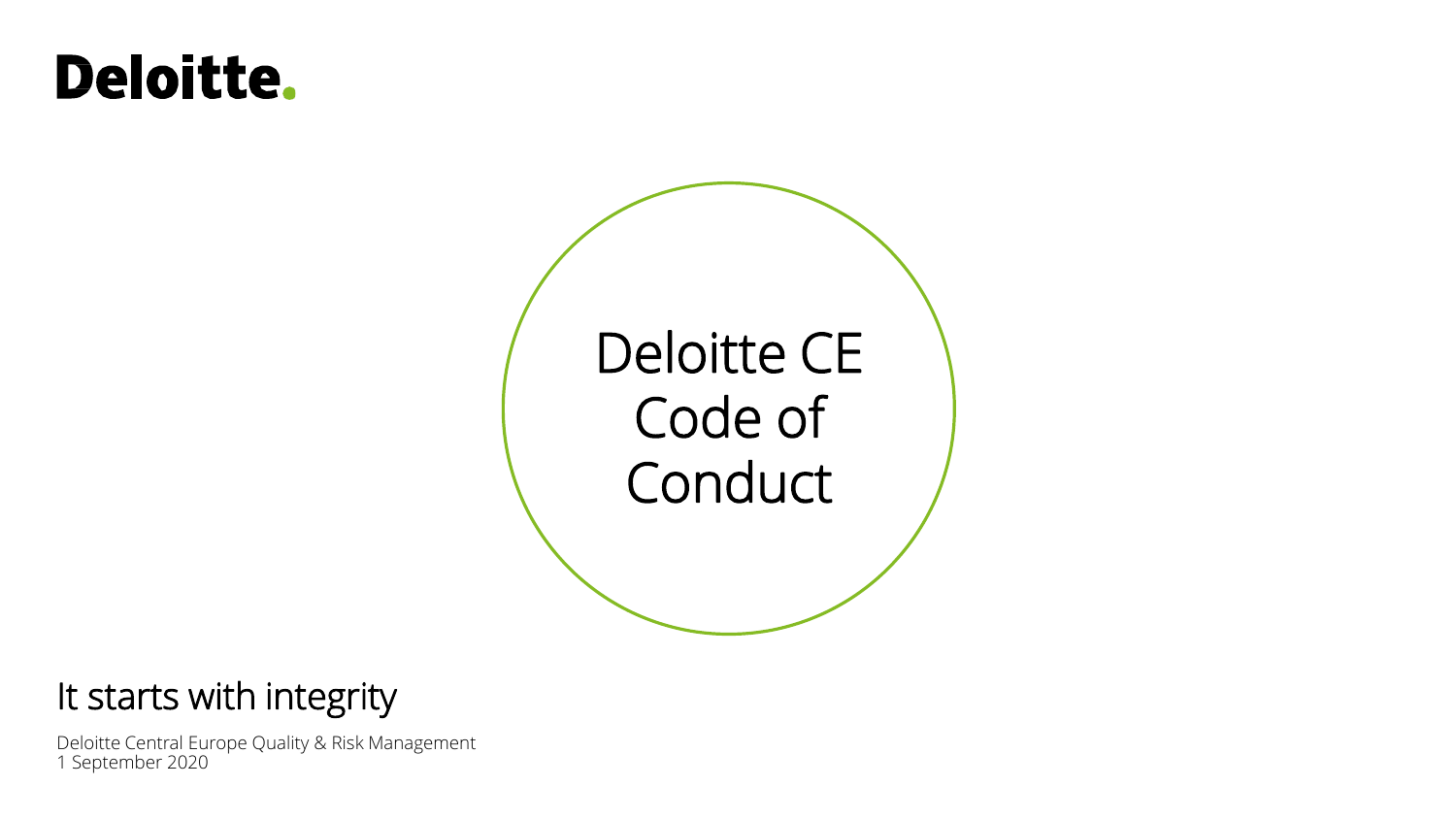# CE Code of Conduct | Our commitment to quality and integrity

Deloitte's commitment to quality and integrity underlies everything we do – day in and day out – as we seek to make an impact that matters for clients, our people, and our communities.

Our Deloitte CE Code of Conduct – or *Code* – guides those efforts by clearly articulatingthe standards to which we all must hold ourselves, wherever we live andwork. As we continue building the Deloitte culture, the Code plays an integral part in supporting each and everyone of us as a guide to understanding what we stand for and how we make decisions each day.

It is important that each of us become familiar with the Code. It is our constant guide for serving clients, for working with each other and for the impact we make in our communities.

We remain firmly committed to a culture in which we are comfortable speaking up when something doesn't feelright, in which we respond swiftly and effectively when others raise concerns, and in which we always deliver our very best effort withoutfail.



Jaroslav Skvrna CEO, Deloitte CE



John Ploem Chief Ethics Officer, Deloitte CE



Ahmed Hassan Risk & Reputation Leader, Deloitte CE

*The backbone of the Code is the Global Principles of Business Conduct which describes the commitments that Deloitte and its people make to stakeholders around the world – our clients, our people and society.*

*It is important to note that the commitments described in the Code are not set out as aspirations. They are the behaviours that our people, clients and other stakeholders can expect from Deloitte today.*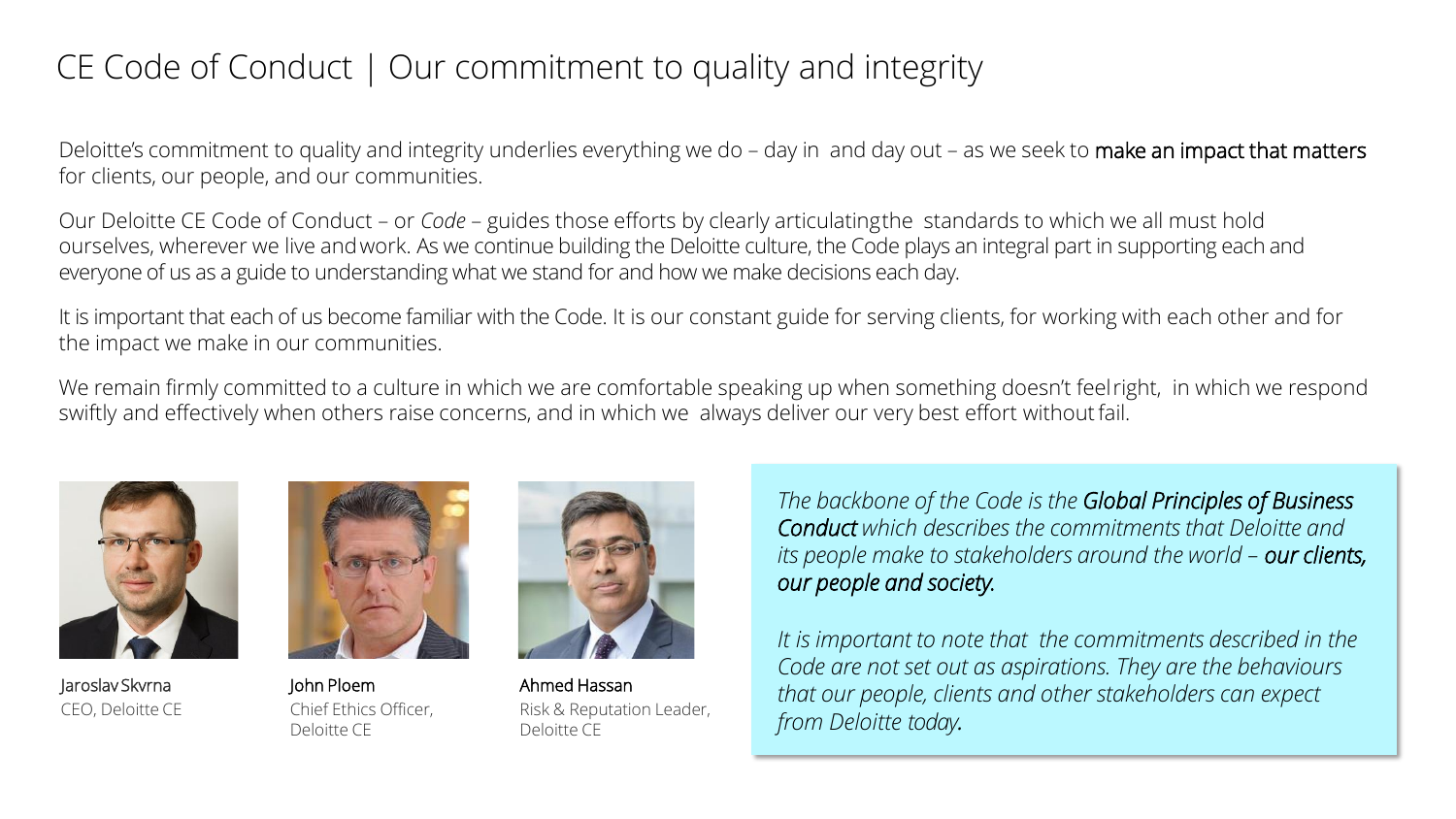## Consult, consult, consult

In complying with the standards outlined in the Code, you should ask yourself the following questions to aid in making the right decision about a possible course of action:

- *Are my actions illegal or unethical?*
- *Am I being fair and honest?*
- *Am I witnessing discriminating behaviour?*
- *Would I be unwilling or embarrassed to tell my family, friends, or co-workers?*
- *Would the reputation of DTTL or any DTTL member firm be harmed if the action was revealed in the newspapers?*
- *Am I personally uncomfortable about the course of action?*
- *Could someone's life, health, safety, or reputation be endangered by my action?*
- *Could the intended action appear inappropriate to a third party?*

You don't have to resolve a difficult ethical decision alone. We encourage you to consult with your colleagues, line managers, leaders or member firm's normal reporting channels. In addition, formal ethics reporting channels are available at the regional and member firm level for those who seek a confidential route for consultation.

At Deloitte, we take reports of misconduct seriously, conducting investigations where necessary, and addressing issues appropriately. Retaliation against those who raise ethical concerns in good faith is not tolerated

With strong DTTL and member firm leadership support, our Code and CE Ethics Program define the Deloitte approach to building and sustaining a culture of ethics and integrity.





John Ploem



Andy Newman



Confidential reporting channel operated independently by NAVEX Global – phone lines and web platform: [deloittespeakup.ethicspoint.com](https://secure.ethicspoint.eu/domain/media/en/gui/104668/index.html)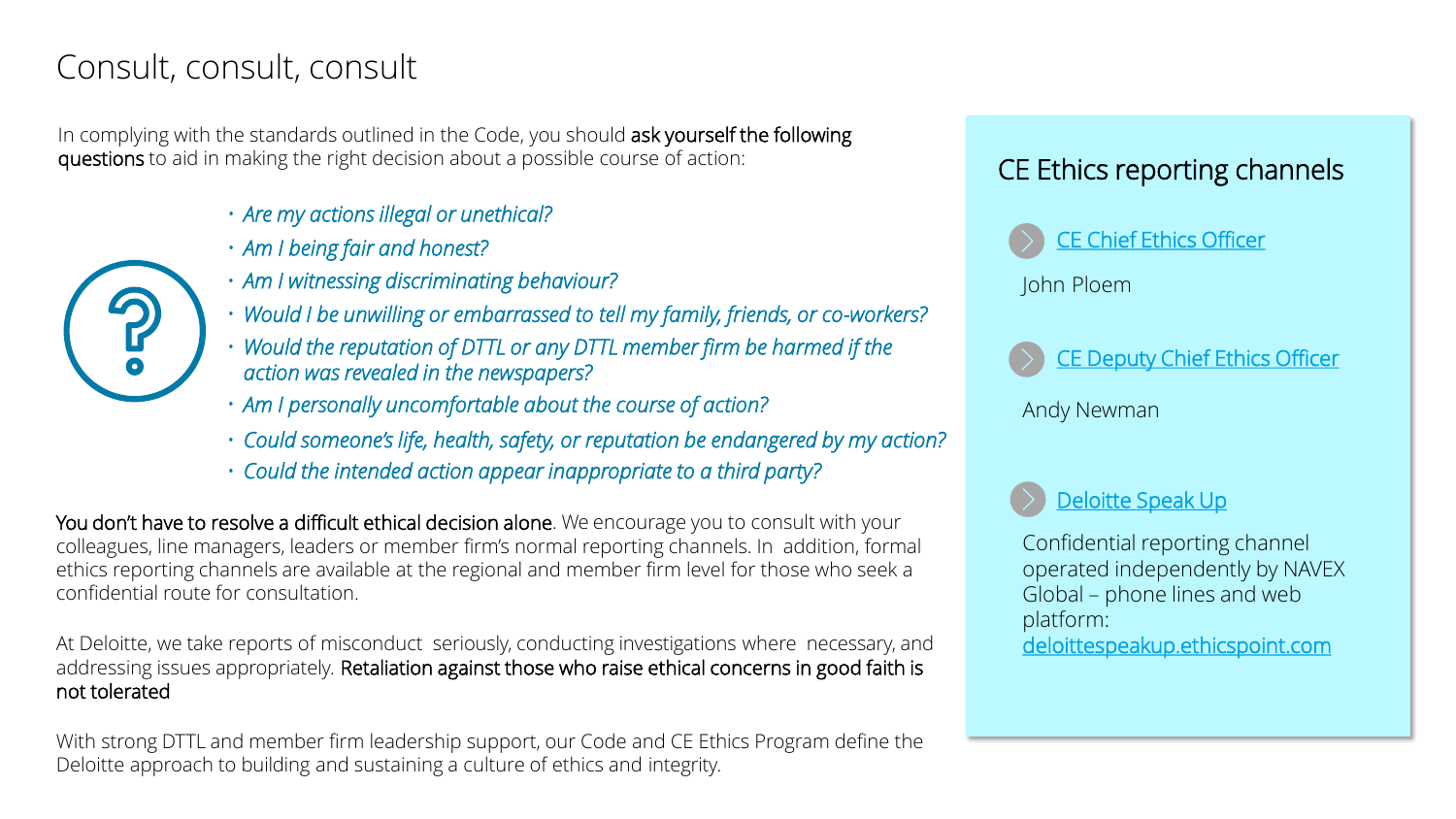# The Code | Summary of our commitments

Our Code encompasses Deloitte's Global Principles of Business Conduct, which outlines the commitments that each of us make. It is based on our Shared Values and reflects our core belief that, at Deloitte, ethics and integrity are fundamental and not negotiable.

Acting in accordance with the Code is a responsibility for all Deloitte people in Central Europe. Each of us is expected to know, understand and comply with the Code. We also have a responsibility to raise our voice when we become aware of anything that is inconsistent with it. There can be serious consequences for non-compliance with the Code or related Deloitte policies, up to and including dismissal.



We commit to serving clients with distinction

- Integrity
- Quality
- Professional behaviour
- Objectivity
- Competence
- Fair business practices
- Confidentiality, privacy and data protection



We commit to inspiring talented professionals to deliver outstanding value

- Respect, diversity and fair treatment
- Professional development and support

### Our Shared Values

- Lead the way
- Serve with integrity
- Take care of each other
- Foster inclusion
- Collaborate for measurable impact



We commit to contributing to society as a role model for positive change

- Anti-corruption
- Responsible supply chain
- Social responsibility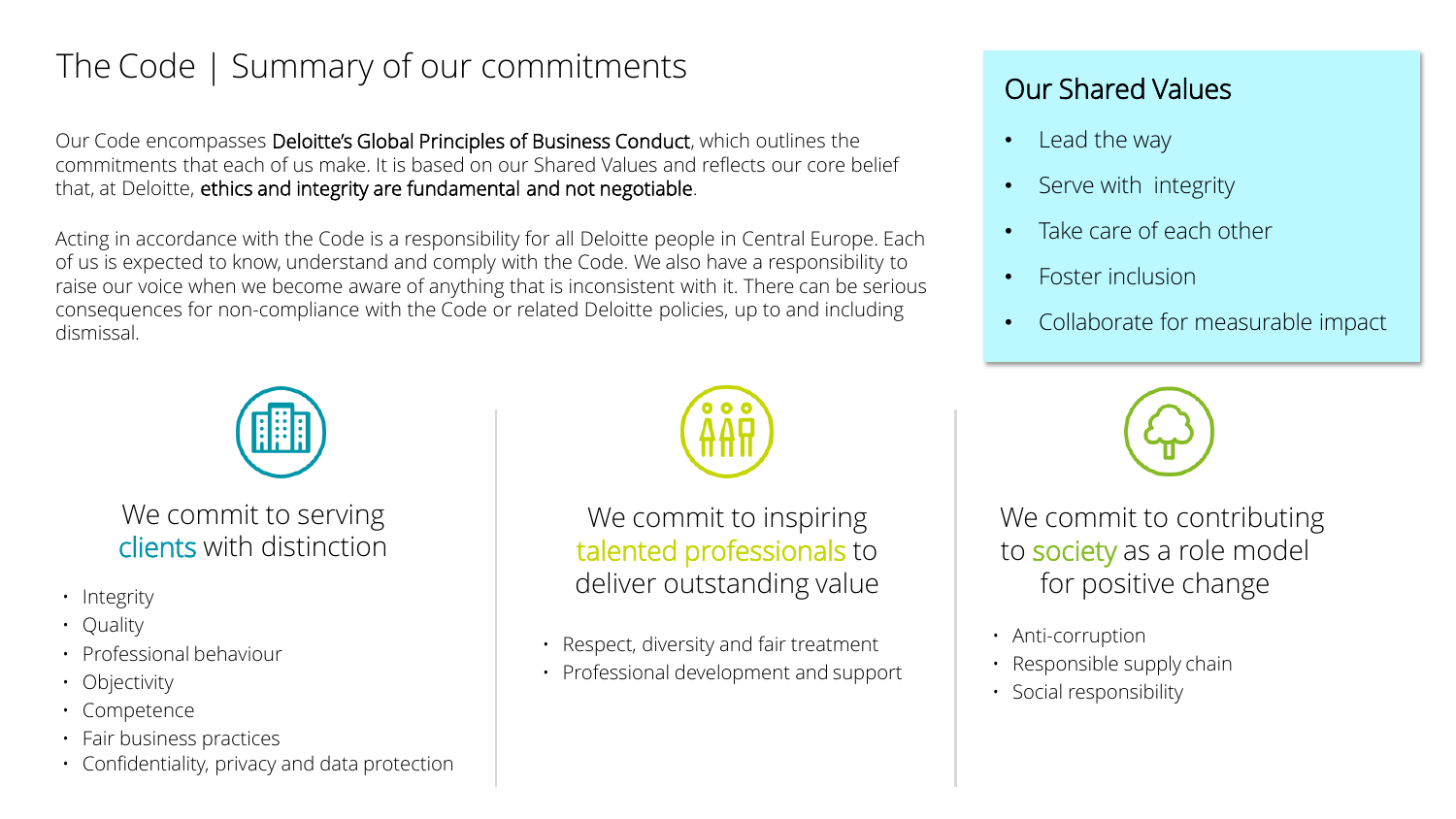Every day at Deloitte, we seek to **make an impact that** matters to our people, our communities, and the clients that we serve. The following commitments illustrate what our stakeholders can expect from our people.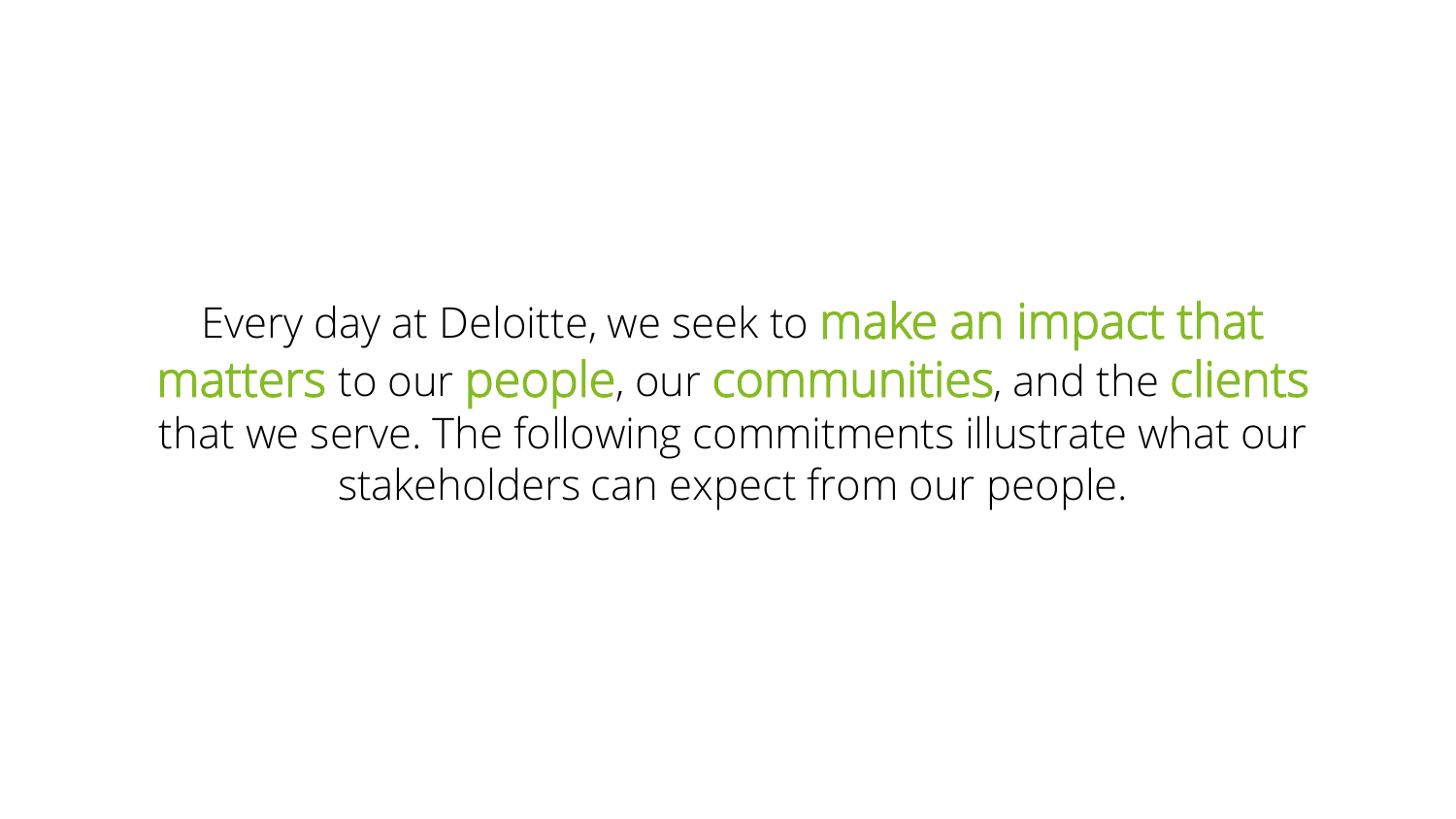# Global Principles of Business Conduct We commit to serving clients with distinction

### **Integrity**

- We are straightforward and honest in our professional opinions and business relationships.
- We are truthful about the services we provide, the knowledge we possess, and the experience we have gained.

### Professional Behaviour

- We comply with applicable professional standards, laws and regulations and seek to avoid actions that may discredit ourselves or our professions.
- We foster a culture of appropriate professional skepticism and personal accountability which supports clients and drives quality in the services we provide.
- We understand the broader impact that our work has on society, our people, and our clients, and we conduct business with those interests in mind.
- We are committed to earning and sustaining the public's trust and confidence in the work we do.

### **Objectivity**

- We are objective in forming our professional opinions and the advice wegive.
- We do not allow bias, conflict of interest, or inappropriate influence of others to overrideour professional judgments and responsibilities.
- We do not offer, accept or solicit any gifts, entertainment or hospitality that we have reasonto believe may be intended to improperly influence business decisions or impairobjectivity.

### **Quality**

- We are committed to providing quality services by bringing together the breadth and depth of our resources, experience and insights to help clients address their needs and problems.
- We strive to develop outcomes which create an impact that matters for our clients.



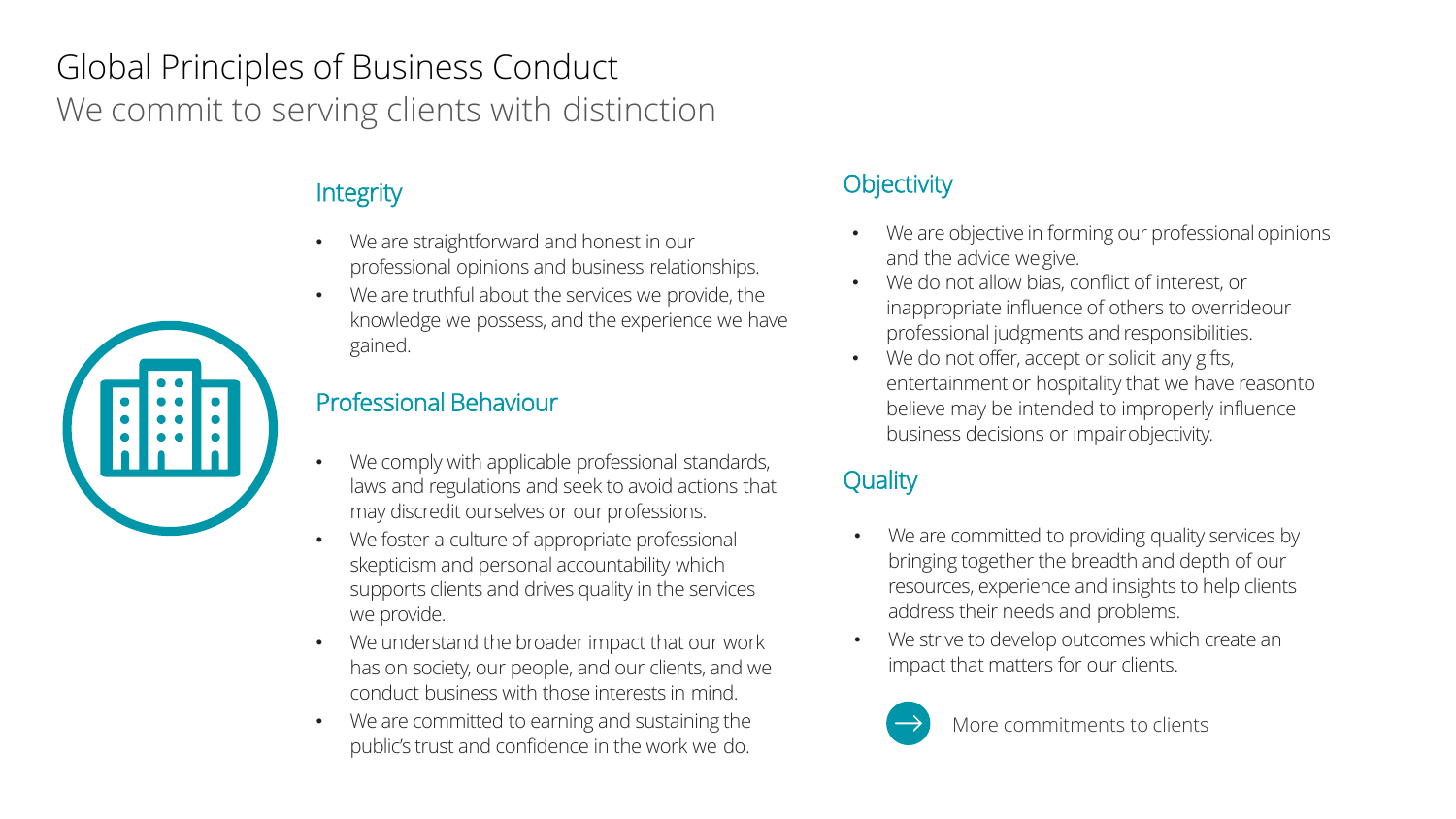# Global Principles of Business Conduct We commit to serving clients with distinction

### **Competence**

- We use due care to match client needs with practitioners who have the competence required for theirassignments.
- We foster innovation and new ideas to improve the value and performance of our services

### Fair Business Practices

- We respect our competitors and are committed to fair businesspractices.
- We receive fees that reflect the value of services provided and responsibilities assumed.

#### Confidentiality, privacy and dataprotection

We protect and take measures to safeguard the confidential and personal information that we hold, collecting and handling it in compliance with applicable laws,professional obligations, and our own data management policies andpractices.

- We prohibit disclosure of confidential and personal information entrusted to us unless granted permission or there is a legal or professional right or duty todisclose.
- We prohibit the use of confidential information about our clients for personal advantage or for the benefit of third parties.
- An information security awareness cultureis systematically built and adhered to, and our leadership commits to develop Deloitte information security management systems and focus on its further improvement.
- We are all informed and educated concerning problems around information security through a range of options including information security awarenesstraining.
- We are committed to being a resilient organization that operates efficientlyand provides services in a continuous manner. Our business continuityprograms enable us to better anticipate disruptions, adapt to various events, and provide reliable client service.

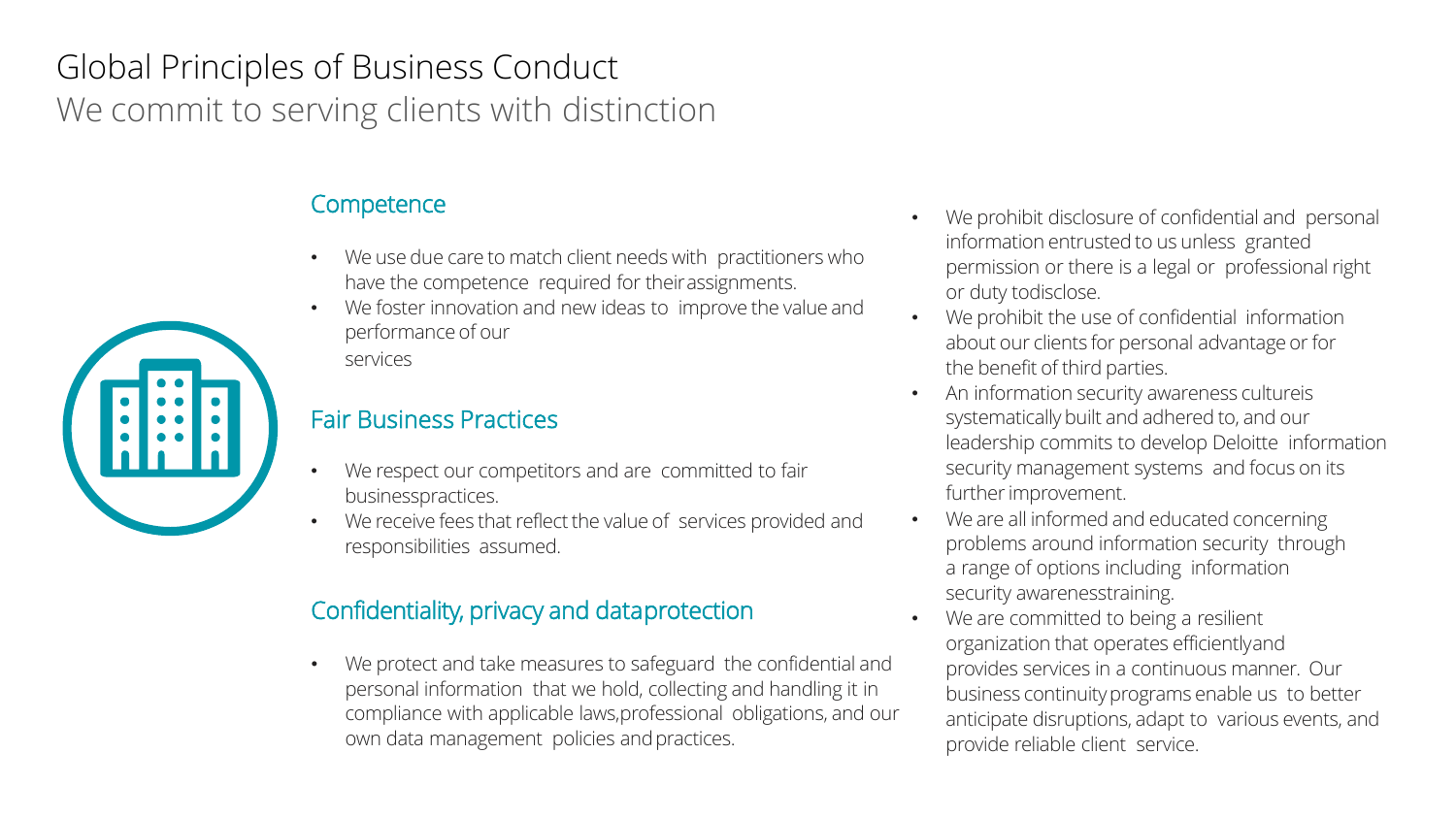# Global Principles of Business Conduct

We commit to inspiring our talented professionals to deliver outstanding value



#### Respect, diversity and fairtreatment

- We foster a culture and working environment where our people treat each other with respect, courtesy and fairness, promoting equal opportunity forall.
- We encourage and value a diverse mix of people, viewpoints, talents, andexperiences.
- We create inclusive workingenvironments that not only address individual needs, but allow our people to utilize their unique strengths.
- We do not tolerate harassment orunfair discrimination in our workingenvironments.
- We do not tolerate harassment or discrimination in any form in or outside of the workplace and encourage reporting, without fear ofretaliation.

#### Professional development andsupport

- We invest in our people to develop the professional knowledge and skillsnecessary for them to effectively perform their roles.
- We help our people reach their potential through investments in personaland professional development andsupport programs.
- We provide a safe work environment for our people and expect our clients to do the same.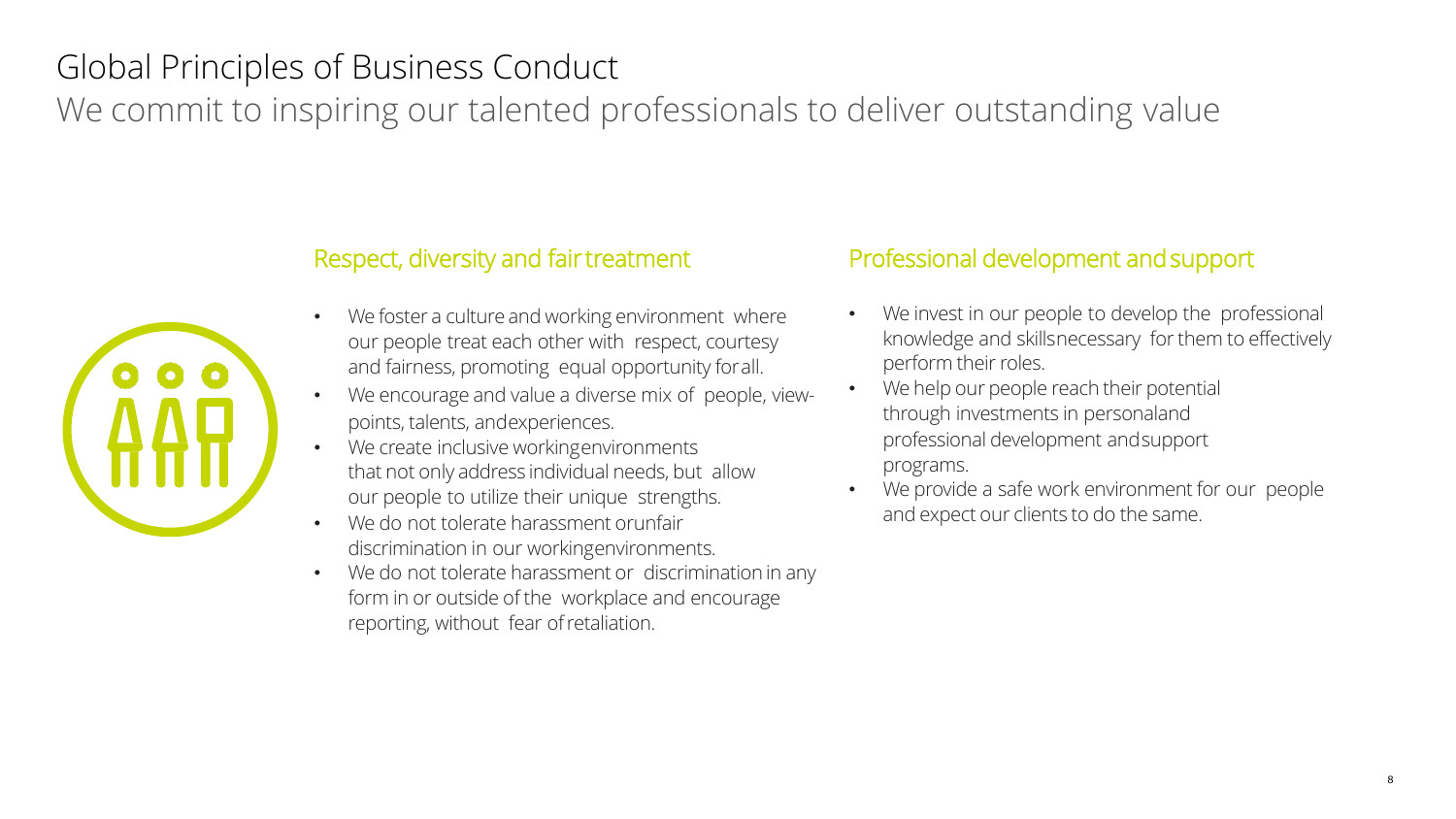# Global Principles of Business Conduct

We commit to contributing to society as a role model for positive change



#### Anti-Corruption

- We are against corruption and neither make bribes nor accept them, nor induce or permit any other party to make orreceive bribes on our behalf.
- We supportefforts to eradicate corruption and financialcrime.

#### Responsible supplychain

- We do not condone illegal or unethical behaviour by our suppliers, contractorsand alliance partners.
- We select suppliers through fair procurement processes.

#### Social responsibility

- We contribute to society and communities by engaging with non-profit organizations, governments, and other businesses to make a positive impact on local, national or global challenges.
- We support our communities in a variety of ways, such as donating money, providing pro bono client services and supporting the volunteering of time by our people.
- We support efforts to drive sustainable development and we respect humanrights standards.
- We recognize that our businessoperations and our provision of services may at times impact the environment and we work to reduce harmful effects they might have.